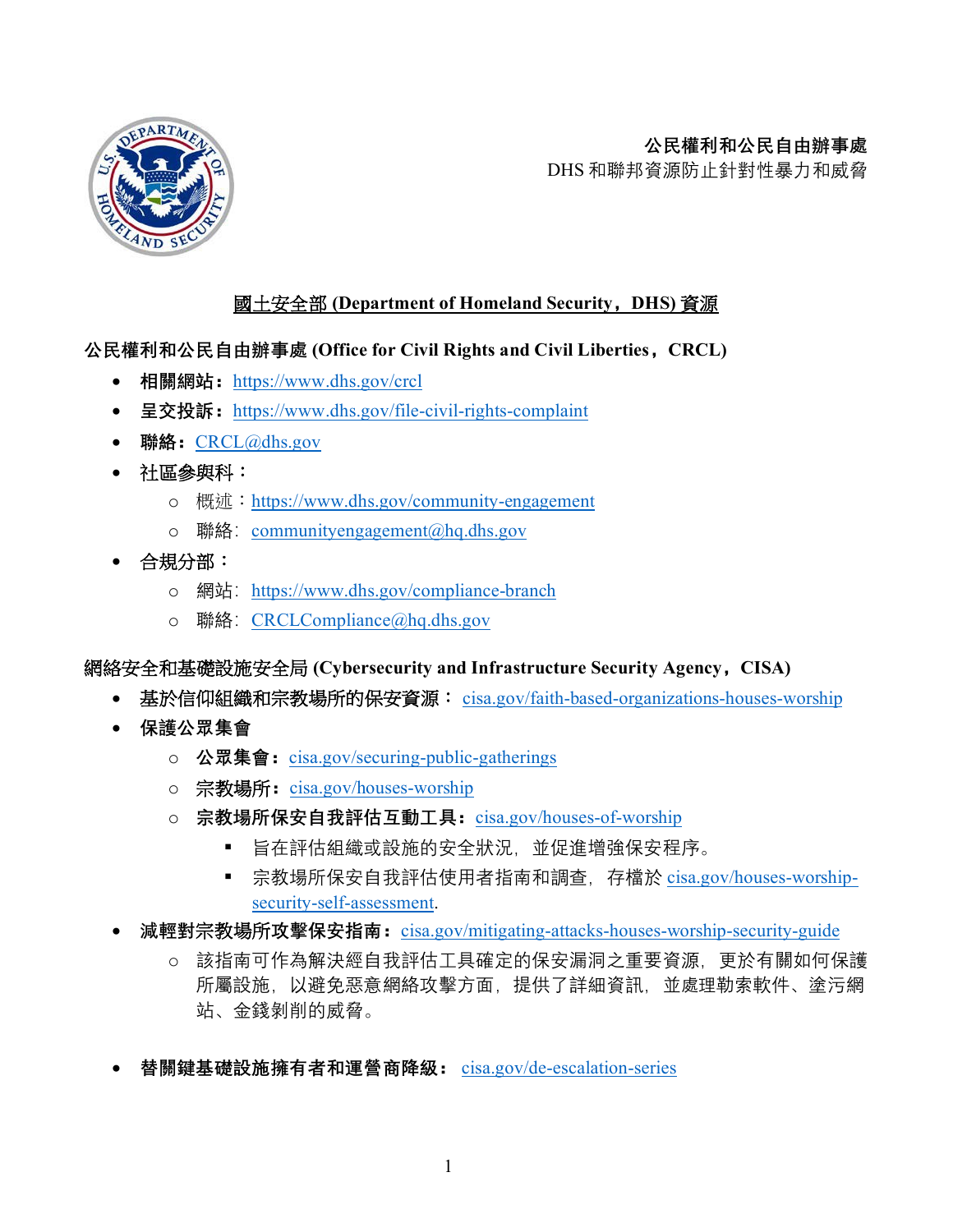- o 包含四個部分,用以支持識別正在傾向暴力人士的警告徵兆、評估情況是否正在升 級、降低潛在危險形勢,並向有關當局舉報。
- 應對活躍射擊者的準備資源: cisa.gov/active-shooter-preparedness
	- o 提供與行為指標、潛在攻擊方法、設立緊急行動計劃、事件期間可採取的又能減少 影響的措施、如何從事件中快速恢復等,相關的培訓和最佳實踐途徑。
- **爆炸預防資源:**[cisa.gov/office-bombing-prevention-obp](https://www.cisa.gov/office-bombing-prevention-obp) 
	- o 培訓和最佳實踐側重於預防、保護、應對和減少對關鍵基礎設施和公共集會使用爆 炸物。
- 基於信仰組織桌面練習訓練:cisa.gov/cisa-tabletop-exercises-packages
	- o 提供具綜合資源的途徑,旨在協助利益相關者通過不同情景進行獨立練習。
- **保護性安全顧問 (Protective Security Advisors,PSA):**[cisa.gov/protective-security-advisors](https://www.cisa.gov/protective-security-advisors) 或電子郵件 [central@cisa.dhs.gov](mailto:central@cisa.dhs.gov) 
	- o 遍佈全國的一百多名相關主題專家組成的骨幹隊伍,可協助宗教場所進行脆弱性評 估、緊急行動計劃和協調。
	- [df](https://www.cisa.gov/sites/default/files/publications/CISA%20SAFE%20Fact%20Sheet.pdf)  o **CISA** 首次進入時的保安情況 **(Security at First Entry,SAFE)** 說明書: [https://www.cisa.gov/sites/default/files/publications/CISA%20SAFE%20Fact%20Sheet.p](https://www.cisa.gov/sites/default/files/publications/CISA%20SAFE%20Fact%20Sheet.pdf)
- 家里安全: cisa.gov/hometown-security
	- o 提供途徑,取得工具和資源,以支援社區安全和持久力。
	- o 基於信仰組織**——**宗教場所:[https://www.cisa.gov/faith-based-organizations-houses](https://www.cisa.gov/faith-based-organizations-houses-worship)[worship](https://www.cisa.gov/faith-based-organizations-houses-worship)
	- o 通過於接待時的觀察提高員工警惕性: [https://www.cisa.gov/employee-vigilance](https://www.cisa.gov/employee-vigilance-power-hello)[power-hello](https://www.cisa.gov/employee-vigilance-power-hello) 及 <https://www.cisa.gov/power-hello-translations> (翻譯)
		- 該產品能識別可觀察到的可疑行為,提出應對威脅時要考慮的問題,包括有 關何時及如何獲得幫助的資訊,並概述回應事件的最佳行動。
	- o 應對活躍射擊者應急行動計劃指南和模板: [https://www.cisa.gov/publication/active](https://www.cisa.gov/publication/active-shooter-emergency-action-plan-guide)[shooter-emergency-action-plan-guide](https://www.cisa.gov/publication/active-shooter-emergency-action-plan-guide) 及 [https://www.cisa.gov/translated-active-shooter](https://www.cisa.gov/translated-active-shooter-resources)[resources](https://www.cisa.gov/translated-active-shooter-resources) (翻譯)
- 個人安全考慮: https://www.cisa.gov/all-stakeholders
- 網絡安全提示: https://www.cisa.gov/tips
- 網絡衛生服務: <https://www.cisa.gov/cyber-hygiene-services>

#### 聯邦緊急事務管理局 **(Federal Emergency Management Agency**,**FEMA)**

- **非牟利安全資助計劃 (Nonprofit Security Grant Program**,**NSGP) 網站:** <https://www.fema.gov/grants/preparedness/nonprofit-security>
	- o 發出電子郵件, 請求邀請參加非牟利安全資助計劃網絡研討會: [fema](mailto:fema-nsgp@fema.dhs.gov)[nsgp@fema.dhs.gov](mailto:fema-nsgp@fema.dhs.gov)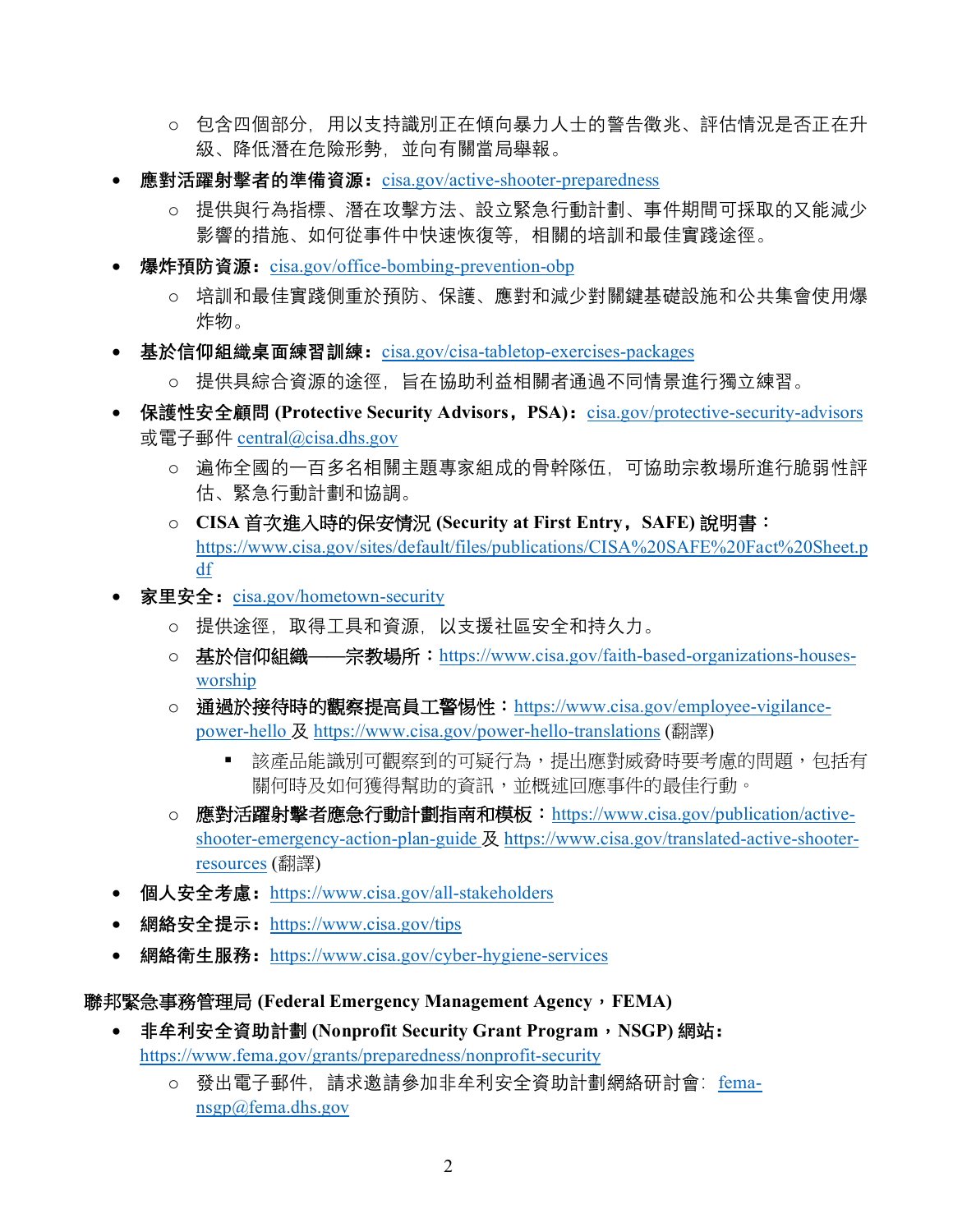### o 國家行政機構聯絡:

<https://www.fema.gov/grants/preparedness/state-administrative-agency-contacts?id=6363>

 [communities/preparedness-webinars](https://www.fema.gov/emergency-managers/individuals-communities/preparedness-webinars) • **準備程度網絡研討會:**[https://www.fema.gov/emergency-managers/individuals-](https://www.fema.gov/emergency-managers/individuals-communities/preparedness-webinars)

#### 美國特勤局 **(United States Secret Service**,**USSS)**

● 國家威脅評估中心: <https://www.secretservice.gov/protection/ntac/>

#### 情報與分析辦事處 **(Office of Intelligence & Analysis**,**I&A)**

- **全國可疑活動報告 (Suspicious Activity Reporting**,**SAR) 倡議 (Nationwide Suspicious Activity Reporting Initiative**,**NSI):**[www.dhs.gov/NSI](http://www.dhs.gov/NSI)
- **基於信仰活動和宗教場所安全:**[https://www.dhs.gov/publication/safety-faith-based-events](https://www.dhs.gov/publication/safety-faith-based-events-and-houses-worship-nsi-awareness-flyer)[and-houses-worship-nsi-awareness-flyer](https://www.dhs.gov/publication/safety-faith-based-events-and-houses-worship-nsi-awareness-flyer)
- **DHS 有關預防暴力和預防暴力行為方法資源:**[https://www.dhs.gov/national-threat](https://www.dhs.gov/national-threat-evaluation-and-reporting-program)[evaluation-and-reporting-program](https://www.dhs.gov/national-threat-evaluation-and-reporting-program)

#### **DHS 基於信仰和鄰里夥伴關係中心**

- 網站: https://www.dhs.gov/faith
- 資源: https://www.fema.gov/emergency-managers/individuals-communities/faith
- 為人為或自然災害作準備:https://www.ready.gov/
- 電子郵件: [Partnerships@fema.dhs.gov](mailto:Partnerships@fema.dhs.gov)

#### 預防計劃和夥伴合作中心 **(Center for Prevention Programs and Partnerships**,**CP3)**

- 網站:www.dhs.gov/CP3
- 資助: https://www.dhs.gov/tvtpgrants
- 國家組織聯絡點: CP3StrategicEngagement@hq.dhs.gov
- 要求社區警惕意識簡報:cabbriefingrequests@hq.dhs.gov
- 一般查詢電子郵件:TerrorismPrevention@hq.dhs.gov
- If You See Something, Say Something™ (察覺問題,開口直言): [https://www.dhs.gov/see](https://www.dhs.gov/see-something-say-something)[something-say-something](https://www.dhs.gov/see-something-say-something)
- **DHS** 打擊恐怖主義和針對性暴力策略框架: [https://www.dhs.gov/publication/dhs-strategic](https://www.dhs.gov/publication/dhs-strategic-framework-countering-terrorism-and-targeted-violence)[framework-countering-terrorism-and-targeted-violence](https://www.dhs.gov/publication/dhs-strategic-framework-countering-terrorism-and-targeted-violence)
- 社區參與預防針對性暴力及恐怖主義 **(Targeted Violence and Terrorism Prevention**, **TVTP)**: [https://www.dhs.gov/publication/community-engagement-targeted-violence-and](https://www.dhs.gov/publication/community-engagement-targeted-violence-and-terrorism-prevention-tvtp?topic=preventing-terrorism)[terrorism-prevention-tvtp?topic=preventing-terrorism](https://www.dhs.gov/publication/community-engagement-targeted-violence-and-terrorism-prevention-tvtp?topic=preventing-terrorism)
- [engagements?topic=preventing-terrorism](https://www.dhs.gov/publication/building-peer-peer-engagements?topic=preventing-terrorism)  • 建立同行點對點參與:[https://www.dhs.gov/publication/building-peer-peer-](https://www.dhs.gov/publication/building-peer-peer-engagements?topic=preventing-terrorism)